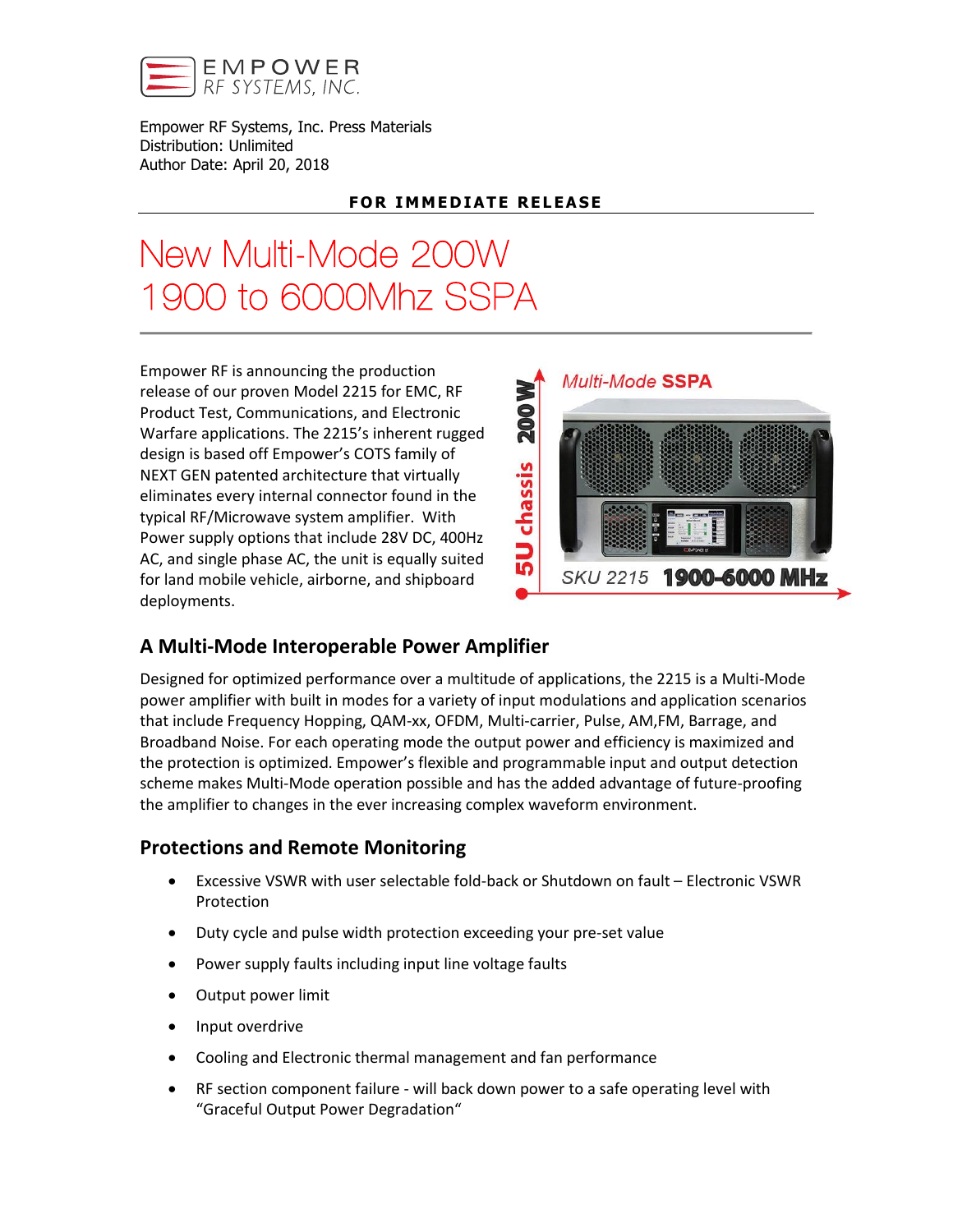

Empower RF Systems, Inc. Press Materials Distribution: Unlimited Author Date: April 20, 2018

#### FOR IMMEDIATE RELEASE

## Ease of System Integration

- User selectable output power management modes AGC (Automatic Gain Control), ALC (Automatic Level Control) and MGC (Manual Gain Control)
- Selectable RF power detectors optimized to your waveform
- Optional Filter/Switches for improved harmonic rejection can be specified
- Compact, lightweight and portable for easier maneuverability in lab environments or tactical deployments
- Modern and multi-faceted Monitoring and Control user interfaces, including a Web browser, TCP/IP Ethernet, factory configurable serial RS-422 or RS232 interface and a front panel touchscreen display.

*User interface capabilities* of this amplifier are standard with all Empower next generation designs and allow the user to initiate remote management and diagnostics via an embedded web server or M2M interface, enabling network managed site status and control simply by connecting the unit's Ethernet port to a LAN. Using a web browser and the unit's IP address (IPV4) allows ease of access with the benefit of multilevel security.

Learn More About This Product: https://www.empowerrf.com/products/display\_amplifier.php?sku=2215

Download datasheet:

[http://www.empowerrf.com/datasheet/Empower\\_RF\\_Amplifier\\_2215.pdf](http://www.empowerrf.com/datasheet/Empower_RF_Amplifier_2215.pdf)

Complete Empower RF Amplifiers lineup:

[http://www.empowerrf.com/products/rf\\_power\\_amplifier.php](http://www.empowerrf.com/products/rf_power_amplifier.php)

*Empower RF Systems is a leader in power amplifier solutions for defense, commercial, and industrial applications. Our products incorporate the latest semiconductor and power combining technologies and originate from an extensive library of "building block" designs. Solutions range from basic PA modules to multifunction PA assemblies with embedded, microprocessor controllers.*

Visit Empower RF website: [http://www.EmpowerRF.com](http://www.empowerrf.com/)